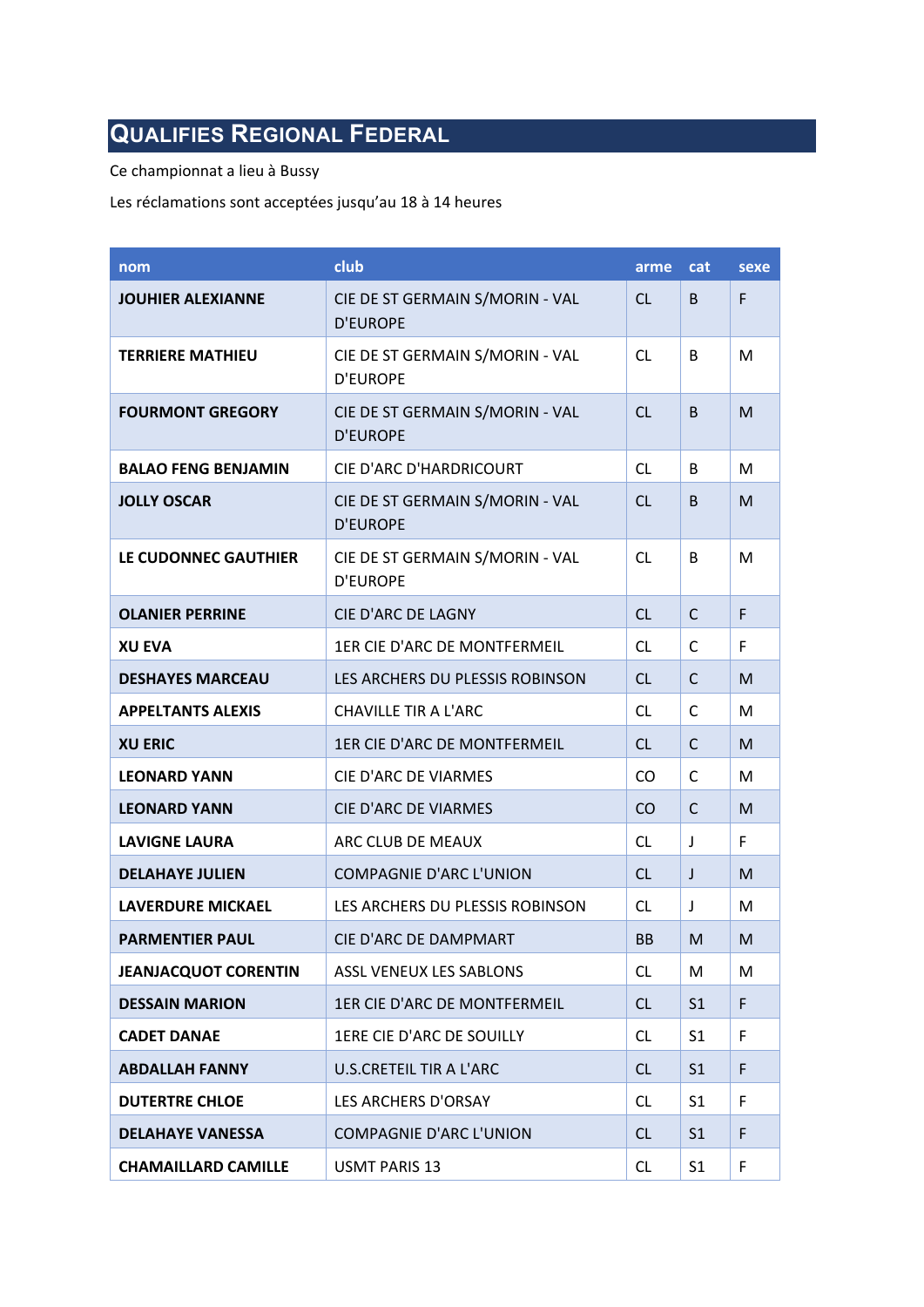| <b>BOSSARD LAURE</b>                    | LA DOUBLE DETENTE DE BUSSY                         | CL        | S <sub>1</sub> | F |
|-----------------------------------------|----------------------------------------------------|-----------|----------------|---|
| <b>ENC ELODIE</b>                       | CIE D'ARCHERS DU PAYS HOUDANAIS                    | CL.       | S1             | F |
| <b>HU EMILIE</b>                        | <b>U.S.CRETEIL TIR A L'ARC</b>                     | <b>CL</b> | S <sub>1</sub> | F |
| <b>MORON ANTOINE</b>                    | <b>COMPAGNIE D'ARC L'UNION</b>                     | CL.       | S <sub>1</sub> | M |
| <b>DURTETTE OLIVIER</b>                 | 1ER CIE D'ARC DE MONTFERMEIL                       | <b>CL</b> | S <sub>1</sub> | M |
| <b>LENOIR JEROME</b>                    | LES ARCHERS CALMETIENS                             | CL.       | S1             | M |
| <b>KLOTZ THOMAS</b>                     | <b>USMT PARIS 13</b>                               | <b>CL</b> | S <sub>1</sub> | M |
| <b>LENEUF FLORIAN</b>                   | ARC CLUB DE MEAUX                                  | CL.       | S <sub>1</sub> | M |
| <b>MESSAGER CLEMENT</b>                 | SO HOUILLES                                        | <b>CL</b> | S <sub>1</sub> | M |
| <b>MASSON FRANCOIS</b>                  | CIE D'ARC ELAN                                     | <b>CL</b> | S1             | M |
| <b>CORCY JONATHAN</b>                   | LA DOUBLE DETENTE DE BUSSY                         | <b>CL</b> | S <sub>1</sub> | M |
| <b>BORDE OLIVIER</b>                    | <b>PARIS ARC CLUB</b>                              | CL        | S <sub>1</sub> | M |
| <b>NEDJAR YOUNES</b>                    | LE MEE SPORTS TIR A L'ARC                          | <b>CL</b> | S <sub>1</sub> | M |
| <b>MACQUET JEAN FRANCOIS</b>            | 1ERE CIE D ARC DE MITRY MORY                       | CL        | S1             | M |
| <b>LEBOEUF ROMAIN</b>                   | <b>USMT PARIS 13</b>                               | <b>CL</b> | S <sub>1</sub> | M |
| <b>DEBRUYNE MANUEL</b>                  | CIE DE ST GERMAIN S/MORIN - VAL<br><b>D'EUROPE</b> | CL.       | S <sub>1</sub> | M |
| <b>LANGELE FLORE</b>                    | LES ARCHERS DU PLESSIS ROBINSON                    | <b>BB</b> | S <sub>2</sub> | F |
| <b>GERARDIN VERONIQUE</b>               | 1ERE CIE D'ARC D'AULNAY SOUS BOIS                  | BB        | S <sub>2</sub> | F |
| <b>FRIZZIERO JULIA</b>                  | <b>CHELLES ARC CLUB</b>                            | <b>BB</b> | S <sub>2</sub> | F |
| <b>PILON SIMON</b>                      | LA DOUBLE DETENTE DE BUSSY                         | ВB        | S <sub>2</sub> | M |
| <b>DUBOIS DOMINIQUE</b>                 | LES ARCHERS D'ORSAY                                | <b>BB</b> | S <sub>2</sub> | M |
| <b>VAN HAELUWYN FABRICE</b>             | LA DOUBLE DETENTE DE BUSSY                         | BB        | S <sub>2</sub> | M |
| <b>DESNE C?DRIC</b>                     |                                                    |           |                |   |
|                                         | <b>CTA A.S.MONTIGNY LE BRETONNEUX</b>              | <b>BB</b> | S <sub>2</sub> | M |
| <b>BOURDONNEAU</b><br><b>FREDERIQUE</b> | 1ERE CIE D'ARC D'AULNAY SOUS BOIS                  | <b>CL</b> | S <sub>2</sub> | F |
| <b>PENC CHRISTINE</b>                   | CIE DES ARCHERS DE MENNECY-<br><b>VILLEROY</b>     | CL        | S <sub>2</sub> | F |
| <b>BELMONT CELINE</b>                   | ARCHERS DE DRAVEIL SENART VAL DE<br><b>SEINE</b>   | <b>CL</b> | S <sub>2</sub> | F |
| <b>GARCIA VALERIE</b>                   | <b>COMPAGNIE D'ARC L'UNION</b>                     | CL        | S <sub>2</sub> | F |
| <b>LEMAIRE CORINNE</b>                  | <b>MONTFERMEIL ARC CLUB</b>                        | <b>CL</b> | S <sub>2</sub> | F |
| <b>SAROCHUS BLANDINE</b>                | U.S.CRETEIL TIR A L'ARC                            | <b>CL</b> | S <sub>2</sub> | F |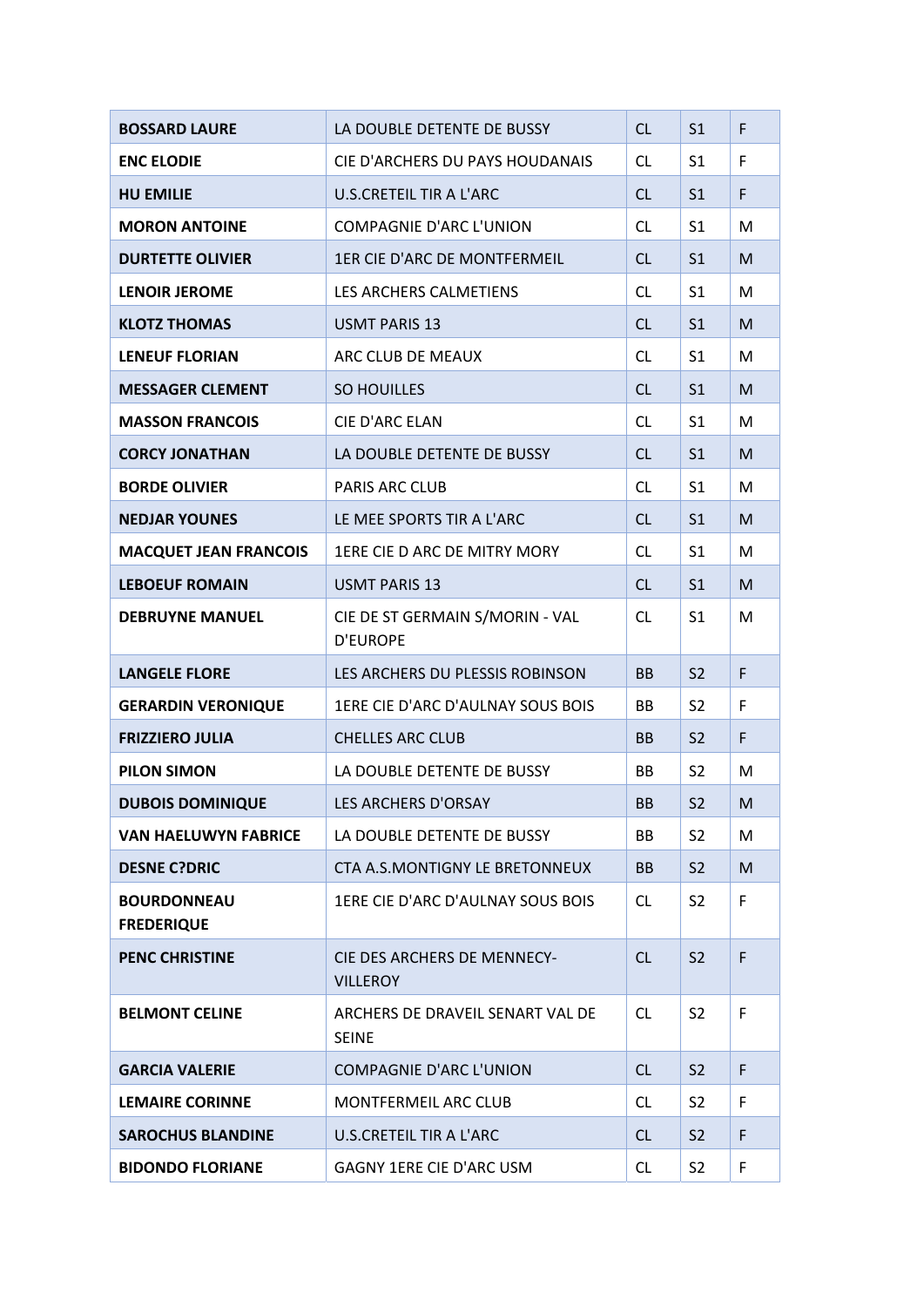| <b>ABADIE NATHALIE</b>       | 1ERE CIE D'ARC D'AULNAY SOUS BOIS                  | CL        | S <sub>2</sub> | F |
|------------------------------|----------------------------------------------------|-----------|----------------|---|
| <b>BEAUJARD CHRISTEL</b>     | CIE D'ARCHERS DU PAYS HOUDANAIS                    | CL.       | S <sub>2</sub> | F |
| <b>PARMENTIER FREDERIQUE</b> | CIE D'ARC DE DAMPMART                              | CL        | S <sub>2</sub> | F |
| <b>PENC SYLVIE</b>           | CIE DES ARCHERS DE MENNECY-<br><b>VILLEROY</b>     | <b>CL</b> | S <sub>2</sub> | F |
| <b>MILLOT VALERIE</b>        | LES ARCHERS DU PLESSIS ROBINSON                    | <b>CL</b> | S <sub>2</sub> | F |
| <b>CHEVRET GREGORY</b>       | A.S. BONDY                                         | <b>CL</b> | S <sub>2</sub> | M |
| <b>BROUSSELLE PATRICK</b>    | <b>USMT PARIS 13</b>                               | <b>CL</b> | S <sub>2</sub> | M |
| <b>BELMONT YANNICK</b>       | ARCHERS DE DRAVEIL SENART VAL DE<br><b>SEINE</b>   | <b>CL</b> | S <sub>2</sub> | M |
| <b>BOBELIN CHRISTIAN</b>     | CIE ARC FONTAINEBLEAU-AVON                         | CL        | S <sub>2</sub> | M |
| <b>DUONG ANH DUNG</b>        | LES ARCHERS DU DONJON                              | <b>CL</b> | S <sub>2</sub> | M |
| <b>LEGEAY MARC</b>           | <b>U.S.CRETEIL TIR A L'ARC</b>                     | <b>CL</b> | S <sub>2</sub> | M |
| <b>OLANIER STEPHANE</b>      | CIE D'ARC DE LAGNY                                 | <b>CL</b> | S <sub>2</sub> | M |
| <b>GARNERO STEPHANE</b>      | CIE D'ARCHERS DU PAYS HOUDANAIS                    | <b>CL</b> | S <sub>2</sub> | M |
| <b>BAUME CYRIL</b>           | CIE ARC FONTAINEBLEAU-AVON                         | <b>CL</b> | S <sub>2</sub> | M |
| <b>COPY SAMUEL</b>           | ARC CLUB DE MEAUX                                  | <b>CL</b> | S <sub>2</sub> | M |
| <b>VRILLAUD PATRICE</b>      | <b>CHELLES ARC CLUB</b>                            | <b>CL</b> | S <sub>2</sub> | M |
| <b>SEJOURNE DENIS</b>        | CIE DE ST GERMAIN S/MORIN - VAL<br><b>D'EUROPE</b> | <b>CL</b> | S <sub>2</sub> | M |
| <b>DEVIGNE KARINE</b>        | 1ERE CIE D'ARC D'AULNAY SOUS BOIS                  | CO        | S <sub>2</sub> | F |
| <b>VOGT-BORDURE ANNE</b>     | <b>ARCHERS DES TROIS LYS</b>                       | CO        | S <sub>2</sub> | F |
| <b>GUIGNET DELPHINE</b>      | GAGNY 1ERE CIE D'ARC USM                           | CO        | S <sub>2</sub> | F |
| <b>LEBAULT ROXANE</b>        | CIE D'ARC DE DAMPMART                              | CO        | S <sub>2</sub> | F |
| <b>LEONARD NADEGE</b>        | CIE D'ARC DE VIARMES                               | <b>CO</b> | S <sub>2</sub> | F |
| <b>MUGNERET MIREILLE</b>     | CIE D'ARC D'ASNIERES                               | CO        | S <sub>2</sub> | F |
| <b>SAUVAGE JEAN FRANCOIS</b> | 1ERE CIE D'ARC D'AULNAY SOUS BOIS                  | <b>CO</b> | S <sub>2</sub> | M |
| <b>REGEASSE ALAIN</b>        | COMPAGNIE D'ARC DE QUINCY-VOISINS                  | CO.       | S <sub>2</sub> | M |
| <b>LEONARD CYRIL</b>         | CIE D'ARC DE VIARMES                               | <b>CO</b> | S <sub>2</sub> | M |
| <b>PICOU FABIEN</b>          | COMPAGNIE D'ARC DE QUINCY-VOISINS                  | CO        | S <sub>2</sub> | M |
| <b>PLUMAUGAT GUILLAUME</b>   | CIE D'ARC D'ASNIERES                               | CO.       | S <sub>2</sub> | M |
| <b>MATHIAUD YOANN</b>        | SAVIGNY LE TEMPLE TIR A L'ARC                      | CO        | S <sub>2</sub> | M |
| <b>SEJOURNE DENIS</b>        | CIE DE ST GERMAIN S/MORIN - VAL<br><b>D'EUROPE</b> | CO        | S <sub>2</sub> | M |